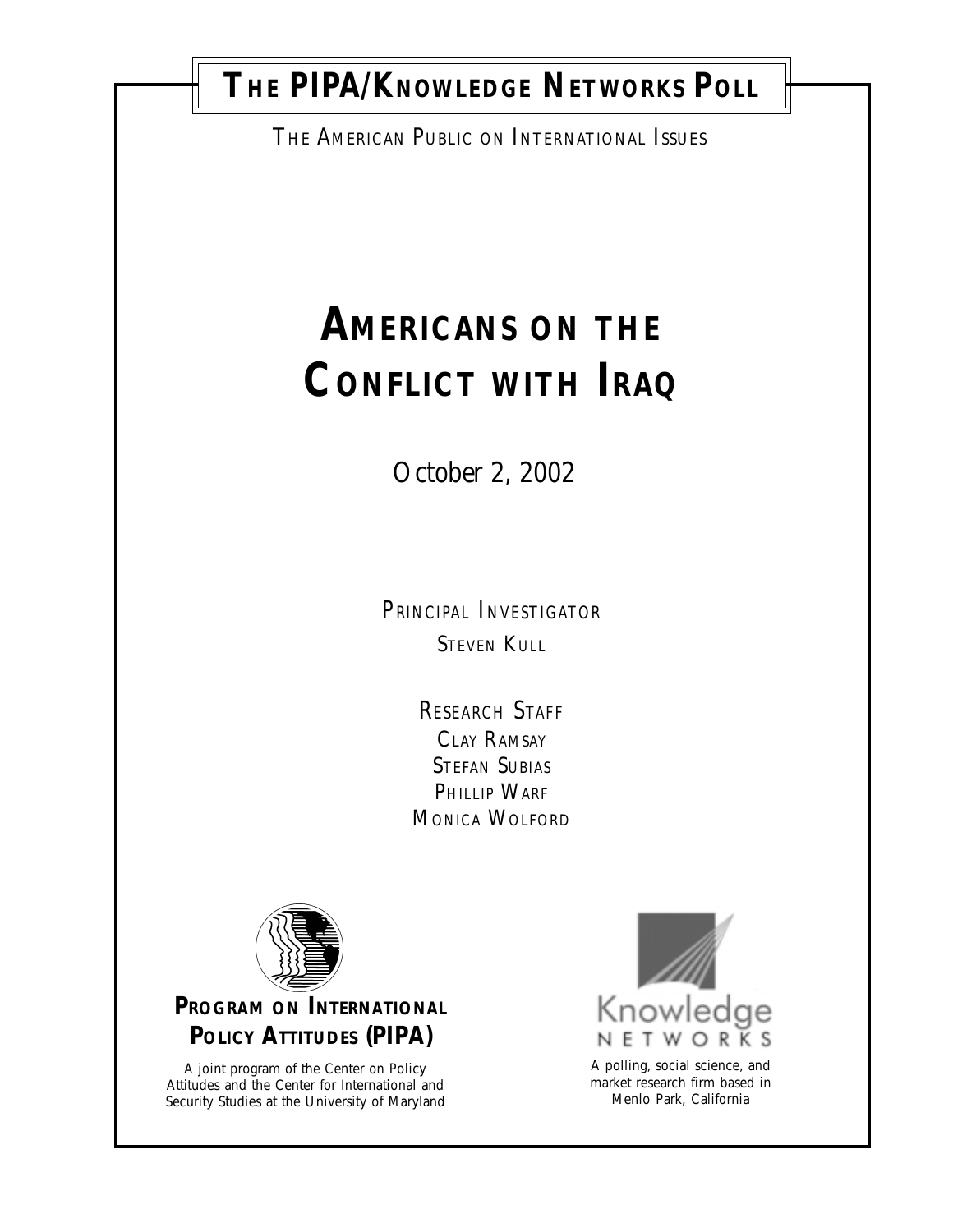## **OVERVIEW**

As Congress deliberates on the President's request to provide him authority to decide the US's future course toward Iraq, despite much polling, key issues remain on which the public has not fully weighed in.

The President has asked Congress to grant him the power to decide if and when to go to war with Iraq. Do Americans want the Congress to give him this power, or do they want the Congress to retain the right to vote on this decision when the President specifically proposes it? Do they think that Congress should grant the President this power, but with certain conditions?

There is a major debate in Washington over whether the goal of US policy should be to achieve regime change in Iraq, or whether the US should set its sights on achieving disarmament through a UN inspection process. Proponents of regime change insist that peaceful disarmament is not really feasible, while proponents of disarmament insist on trying. How do Americans evaluate these goals? Do they believe that disarmament through inspections is feasible?

If it is assumed that disarmament through inspections is not an option, how would the public view the options of deterrence or military preemption? Those who argue for deterrence point out that in the Gulf War the US succeeded in deterring Saddam Hussein from using weapons of mass destruction in his possession, and argue that war is too costly. Those backing pre-emptive thinking insist that it is too risky to assume that Saddam Hussein will be deterred, given his record of past miscalculations. How does the American public approach this dilemma?

Finally, how does the public currently rank Iraq compared to the US's other difficult foreign policy problems? The hunt for al-Qaeda and the Israeli-Palestinian conflict—among other issues—all get large majorities that call them "important" in polls. But how would respondents prioritize these?

To explore US public attitudes on these issues, the Program on International Policy Attitudes and Knowledge Networks conducted a nationwide poll of 709 American adults over September 26-30. The margin of error was plus or minus 3.7%.

The poll was fielded by Knowledge Networks using its nationwide research panel, which is randomly selected from the national population of households having telephones and subsequently provided internet access. For more information about this methodology see page 7, or go to: www.knowledgenetworks.com/ganp.

Key findings:

- A majority opposes Congress granting the President's request to give him the power to decide whether to go to war with Iraq, but a majority would support Congress doing so on the condition that the UN first approves the military action. It appears unlikely that the way a member of Congress votes on this issue will have a significant effect on voting in the upcoming election.
- A majority of Americans favors the goal of disarmament of Iraq through the process of UN inspections over the goal of overthrowing the Iraqi regime. This is true even though most Americans have doubts about whether UN inspectors will succeed in discovering all of Iraq's weapons of mass destruction.
- Most Americans believe that Saddam Hussein already has the capability to attack targets in the US with weapons of mass destruction. If disarmament through inspections is not an option, given the choice between dealing with this threat through deterrence or military preemption, a majority chooses the latter. This suggests that, if efforts at disarmament through an inspection process fail, a majority would support using military force, even with the risk of attacks on American cities.
- The problem of Iraq is seen as a high priority, but not as high as the problem of al-Qaeda. Just under half say it is very urgent to resolve the problem of Iraq.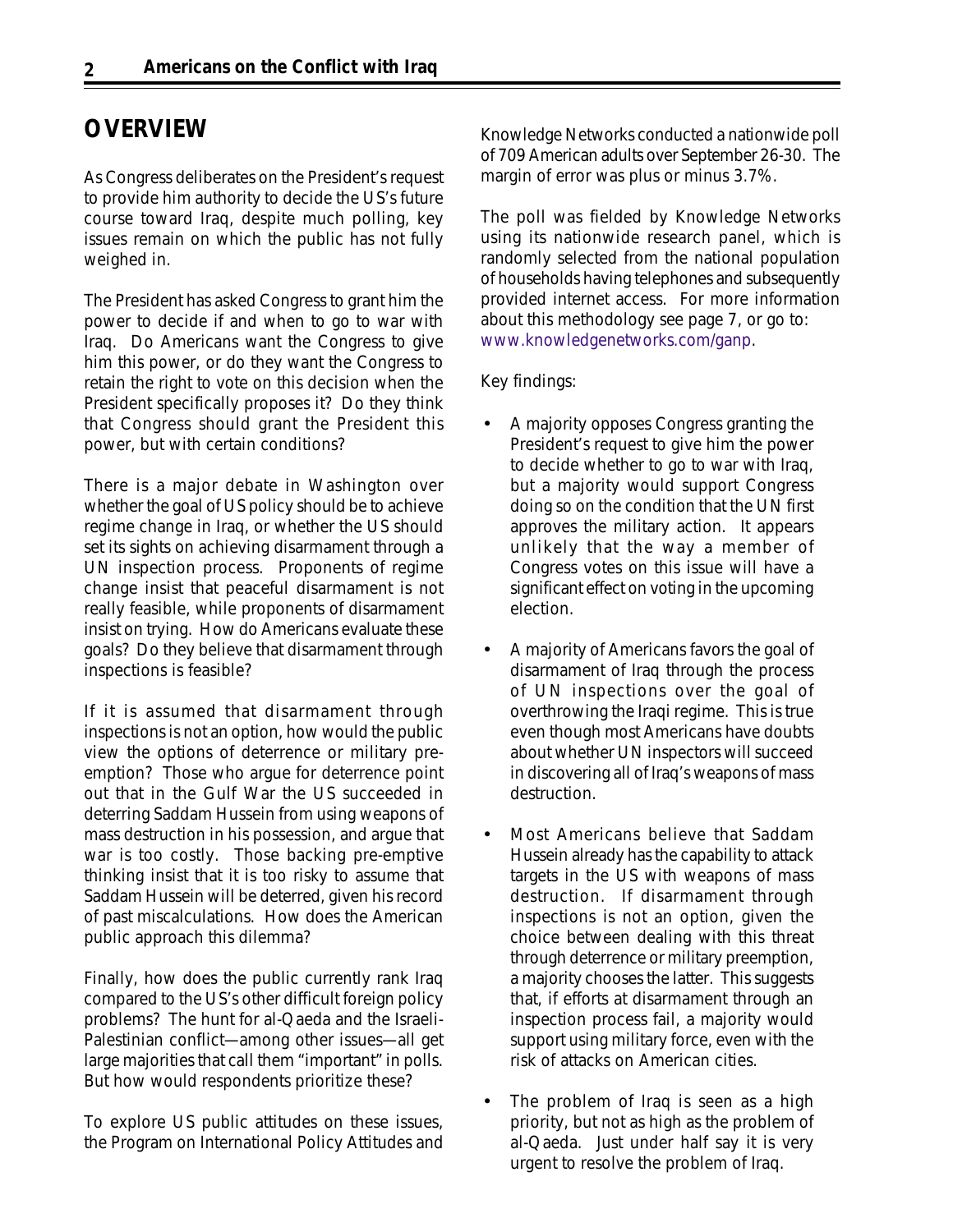## **FINDINGS**

#### *Congressional Authorization*

**1 A majority opposes Congress granting the President's request to give him the power to decide whether to go to war with Iraq, but a majority would support Congress doing so on the condition that the UN first approves the military action. It appears unlikely that the way a member of Congress votes on this issue will have a significant effect on voting in the upcoming election.**

Despite the President's popularity, Americans show a reluctance for Congress to pass a resolution—as requested by the President—that would give him the power to decide whether to go to war with Iraq. Respondents were told, "Currently there is a debate in Congress about whether to grant the President's request to let him decide whether the US should go to war with Iraq," and then asked to choose between two positions. Only 38% chose the option that "Congress should give the President the power to decide whether the US should go to war with Iraq," while a majority of 60% chose the option that said that "Congress should retain the right to vote on whether the US should go to war with Iraq."

#### Role of Congress

Currently, there is a debate in Congress about whether to grant the President's request to let him decide whether the US should go to war with Iraq. Do you think:

Congress should give the President the power to decide whether the US should go to war with Iraq.

#### 38%

Congress should retain the right to vote on whether the US should go to war with Iraq.

60%

However, when respondents were presented the additional option of giving the President the power to take action against Iraq in the event that "the UN Security Council votes to authorize such action," a plurality of 43% chose this option. Combined with the 33% that would support giving the President the power to make decisions "to use military force in all ways he determines appropriate," an overwhelming 76%, under these limited conditions, would then support giving the President the power to decide.

### What Should Congress Authorize on Iraq?

Congress should not, at this time, give the President authority to use force against Iraq.

#### 23%

Congress should give the President authority to use military force against Iraq if the UN Security Council votes to authorize such action.

43%

Congress should give the President authority to use military force in all ways he determines appropriate, including for the US to invade Iraq on its own.



This emphasis on the importance of getting UN approval for military action has appeared in numerous polls and was confirmed in the present poll as well. Sixty-four percent agreed with the statement, "The U.S. should only invade Iraq with UN approval and the support of its allies."

Nonetheless, a majority of respondents (52%) said that how members of Congress vote on the President's request for such authority would have no effect on whether they would vote for their member. Among those who said it would have an effect, a slightly larger percentage (27%) said that a vote *against* granting the President authority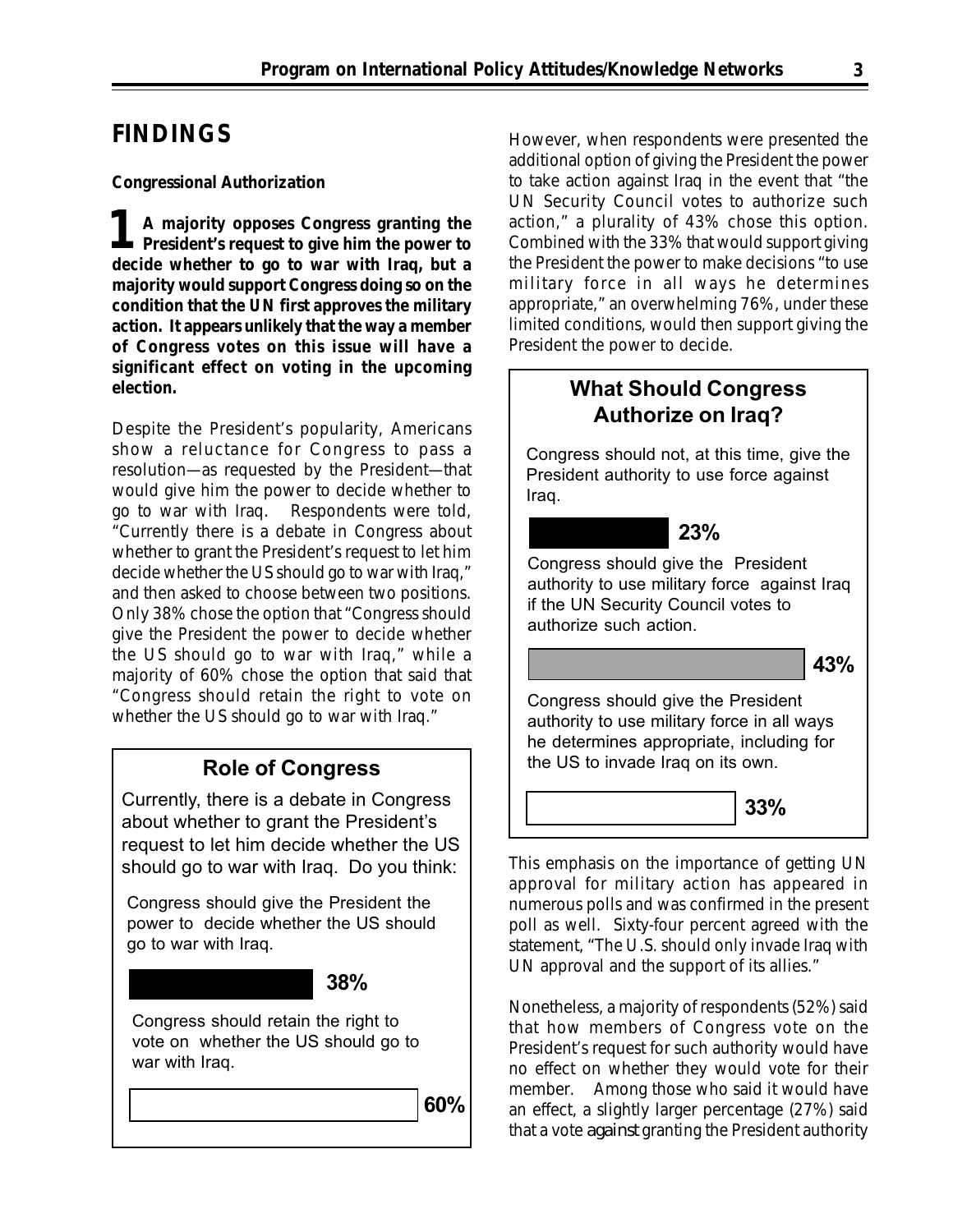## Importance of Multilateral Support

The US should only invade Iraq with UN approval and the support of its allies.

| Agree           |     |     |
|-----------------|-----|-----|
|                 |     | 64% |
| <b>Disagree</b> |     |     |
|                 | 35% |     |

would make them *less* likely to vote for him or her, as compared to those who said it would make them more likely (20%). This, however, divides along party lines such that substantially more Republicans would be more inclined to vote in favor of a member who voted to grant the President authority, while modestly more Democrats would be inclined to vote in favor of a member who voted against granting the President authority. For independents, the effect would be equally balanced.

#### *Goal of Disarmament or Regime Change*

**A majority of Americans favors the goal of 2disarmament of Iraq through the process of**

**UN inspections over the goal of overthrowing the Iraqi regime. This is true even though most Americans have doubts about whether UN inspectors will succeed in discovering all of Iraq's weapons of mass destruction.**

Currently there is substantial debate about whether the US should accept the goal of disarming Iraq of its weapons of mass destruction or whether it should still pursue the more ambitious goal of achieving regime change through military force. It appears that a majority of Americans favors accepting the more limited goal of disarming Iraq.

One question asked respondents to choose between two arguments on this issue. Only 30% chose the argument that "The US should invade Iraq to remove Saddam Hussein, whether he cooperates with UN inspectors or not, because the UN inspectors might not find all his weapons." A very strong 68% chose instead the argument that "If Iraq allows the UN to conduct unrestricted inspections, the US should agree to not invade Iraq to remove Saddam Hussein as long as Iraq continues to cooperate, because we should only go to war as a last resort."

In another question the margin was somewhat smaller. Asked, "Suppose it does prove possible to disarm Iraq of any weapons of mass destruction it may have, should the US still invade Iraq in an attempt to overthrow Saddam Hussein's

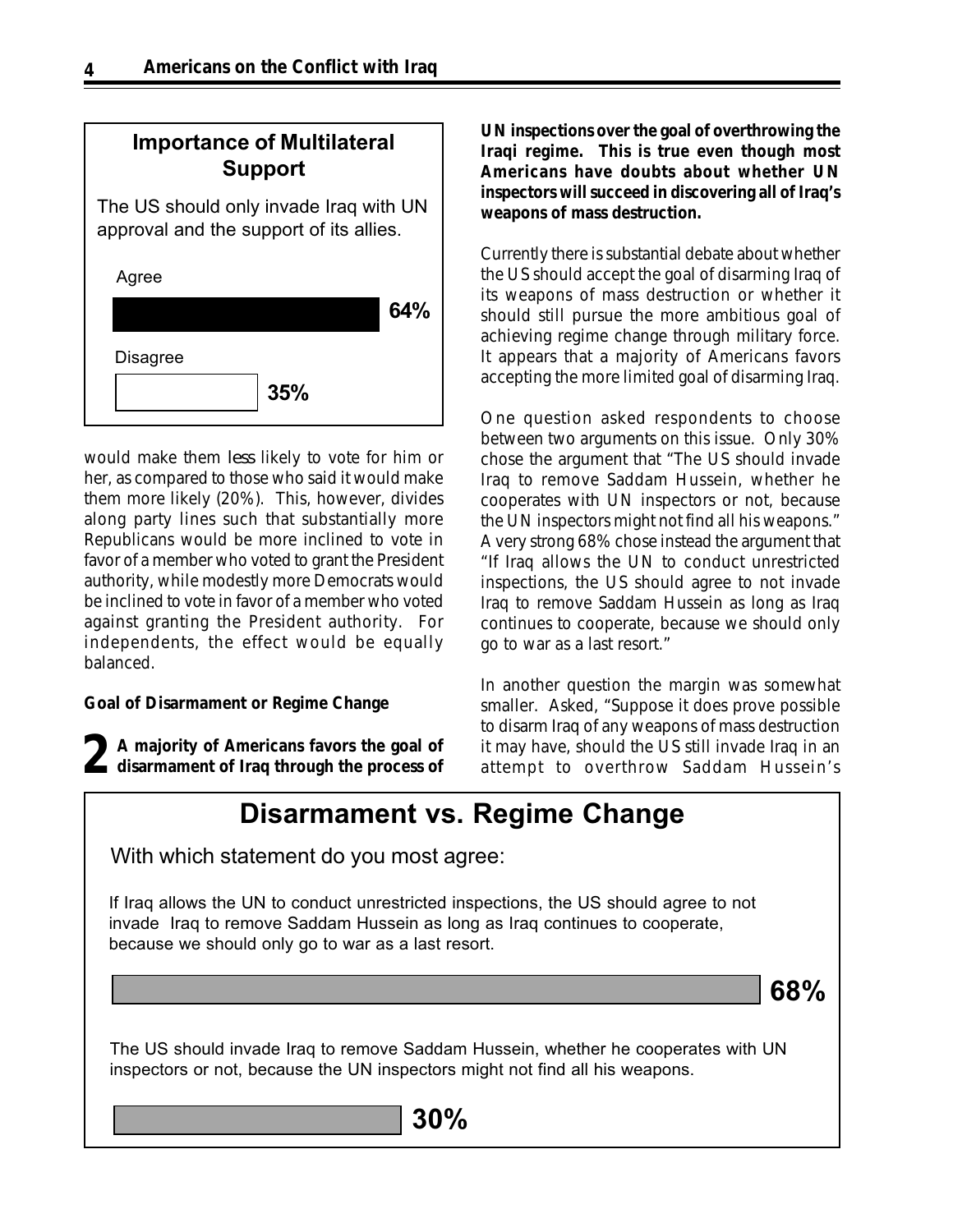government, or should it not?" A more modest majority of 56% said the US should not invade while 43% said that it still should.

#### Would Disarmament of Iraq Suffice?

Suppose it does prove possible to disarm Iraq of any weapons of mass destruction it may have, should the US still invade Iraq in an attempt to overthrow Saddam Hussein's government, or should it not?



Two possible factors could explain why these two questions elicited different responses. In the first question, a larger percentage may have been expressing willingness for the US to "agree to not invade Iraq" because it was part of a quid pro quo for Iraqi compliance with an inspection regime. In the second question, some may have been simply rejecting the proposition that it could prove possible to disarm Iraq of "any" weapons of mass destruction.

Indeed, a two-thirds majority in a September Gallup poll found substantial doubts about whether UN inspections would achieve disarmament. Asked, "If the United Nations does conduct inspections, do you think these would — or would not — be effective in eliminating the threat of Iraq using weapons of mass destruction against the United States?" 68% said they would not and just 27% said they would.

However, it is unclear whether those who have such doubts necessarily favor proceeding to take military action, or whether they still want to see if UN inspections may prove effective. To find out, in the current poll the above-mentioned Gallup question was repeated. In this case the majority saying that inspections would not be effective was a bit lower, at 58%.

Those who took this position were then asked to choose between two positions. Of these, 36% chose the one that said that "Since the UN inspectors will not be effective, the US should proceed with invading Iraq now," while 62% chose the one that said "The UN should first try to disarm Iraq peacefully and see if that proves to be effective or not." Thus only 21% of the whole sample rejected the effectiveness of inspections and wanted to proceed with military action.



*If No Disarmament, Deterrence or Preemption?*

**1** Most Americans believe that Saddam Hussein **3** Most Americans believe that Saddam Hussein<br>already has the capability to attack targets<br>in the US with weapons of mass destruction. **in the US with weapons of mass destruction. If disarmament through inspections is not an option, given the choice between dealing with this threat through deterrence or military preemption, a majority chooses the latter. This suggests that, if efforts at disarmament through an inspection process fail, a majority would support using military force, even with the risk of attacks on American cities.**

An unsettling prospect for all Americans is the possibility that Saddam Hussein already may have the capability to use weapons of mass destruction against targets in the US. This raises the critical question of how the US should act if the process of disarmament fails. If US cities were vulnerable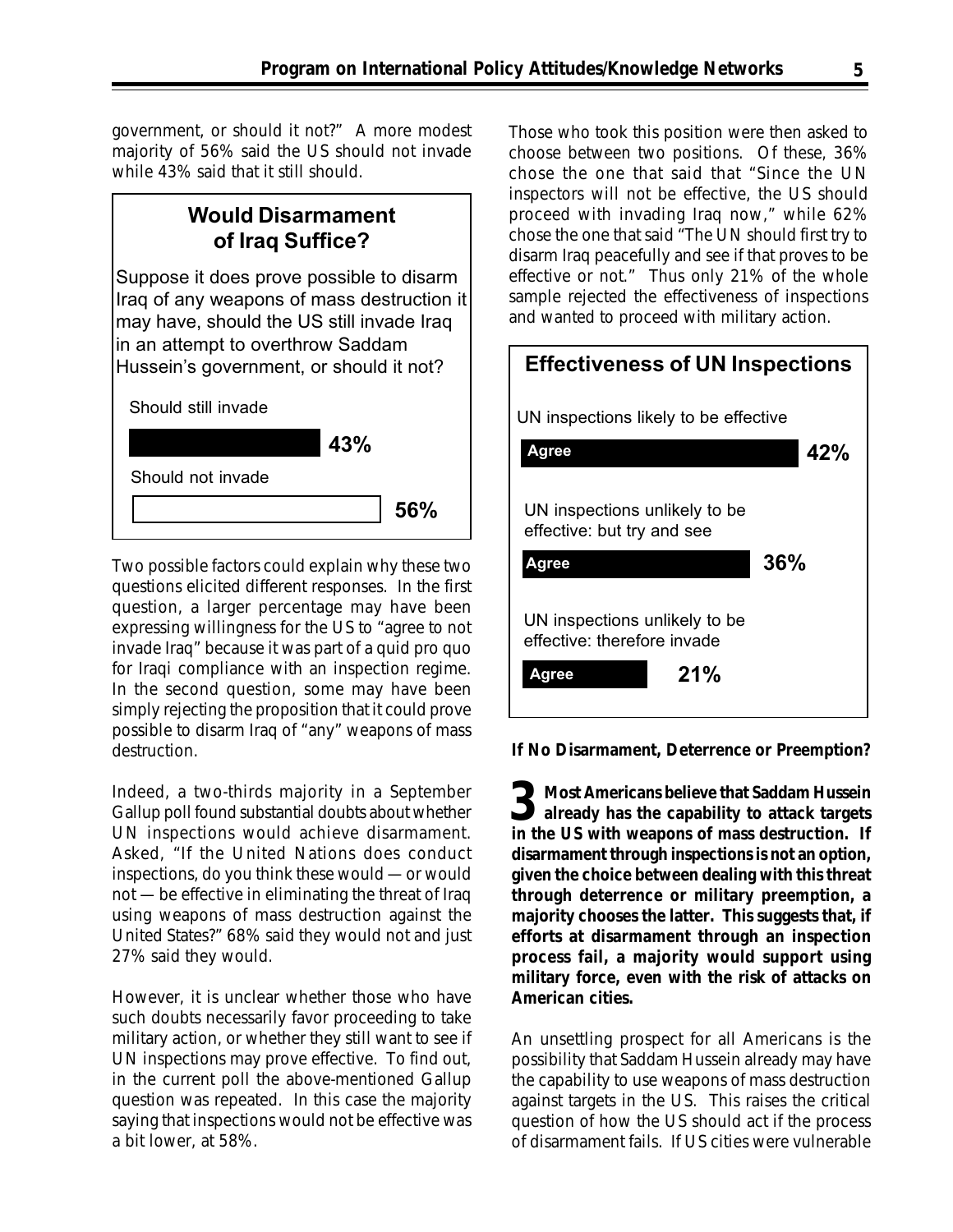in this way, should the US deal with this threat by seeking to deter Iraqi use of such weapons through a threat of massive retaliation, or should the US take the risk of suffering an attack against its US cities and attack Iraq to remove the threat, lest it become even greater in the future?

Apparently an overwhelming majority of Americans thinks that Iraq already has the capability to use weapons of mass destruction against US targets. Asked, "Do you think that Saddam Hussein does or does not have the capability to use chemical or biological weapons against targets in the US?" 80% said that he does.

| <b>Can Iraq Strike US</b><br>with WMDs? |     |
|-----------------------------------------|-----|
| Does have capability                    | 79% |
| Does not have capability<br>19%         |     |

Though it is clear that most Americans want to deal with this threat through seeking disarmament, we also sought to find out how they would respond if disarmament were not presented as an option and they had to choose between an approach based on deterrence or preemption in a context in which US vulnerability to attacks was a given.

Respondents were asked to "Suppose the government found out that Iraq has the capability to release chemical or biological weapons against American cities," and asked, "How do you think the US should respond?" They were then presented two arguments. The argument based on a deterrence approach went:

The US should not attack Iraq, because this would make it almost certain that Iraq would use these weapons against American cities. Instead, the US should deter the Iraqi government from using these weapons by warning that if it does it will be destroyed.

It was endorsed by just 42%. The argument based on taking military action went:

The US should attack Iraq even if there is a risk that it will use these weapons against American cities, because if we do not act, Iraq will develop an even greater capability to threaten the US in the future.

It was endorsed by a clear majority of 56%.

Thus it appears that if disarmament efforts through inspections fail, Americans are more likely to shift their preference to supporting military action rather than relying on deterrence through threat of massive retaliation, even though doing so would make them vulnerable to attacks on American cities.

#### *Relative Priority of Conflict With Iraq*

**The problem of Iraq is seen as a high priority,** The problem of Iraq is seen as a high priority,<br>but not as high a priority as dealing with **Osama bin Laden's terrorist group al-Qaeda. Just under half say it is very urgent to resolve the problem of Iraq.**

Respondents were presented five foreign policy problems and asked to rank order them. The highest ranked problem was Osama bin Laden's terrorist group al-Qaeda, which was given the top ranking by 43% and a mean ranking of 2.11. The situation in Iraq was in second position, with 34% giving it a top ranking. Its mean ranking was 2.29. Lower on the list were the Israeli-Palestinian conflict, the situation in Afghanistan, and the India-Pakistan conflict.

Asked, "How urgent do you think it is to resolve the problem of Iraq?" Just under half (47%) rated it as very urgent. Thirty-nine percent rated it as somewhat urgent, while small percentages rated it as not too urgent (10%) or not urgent at all (3%).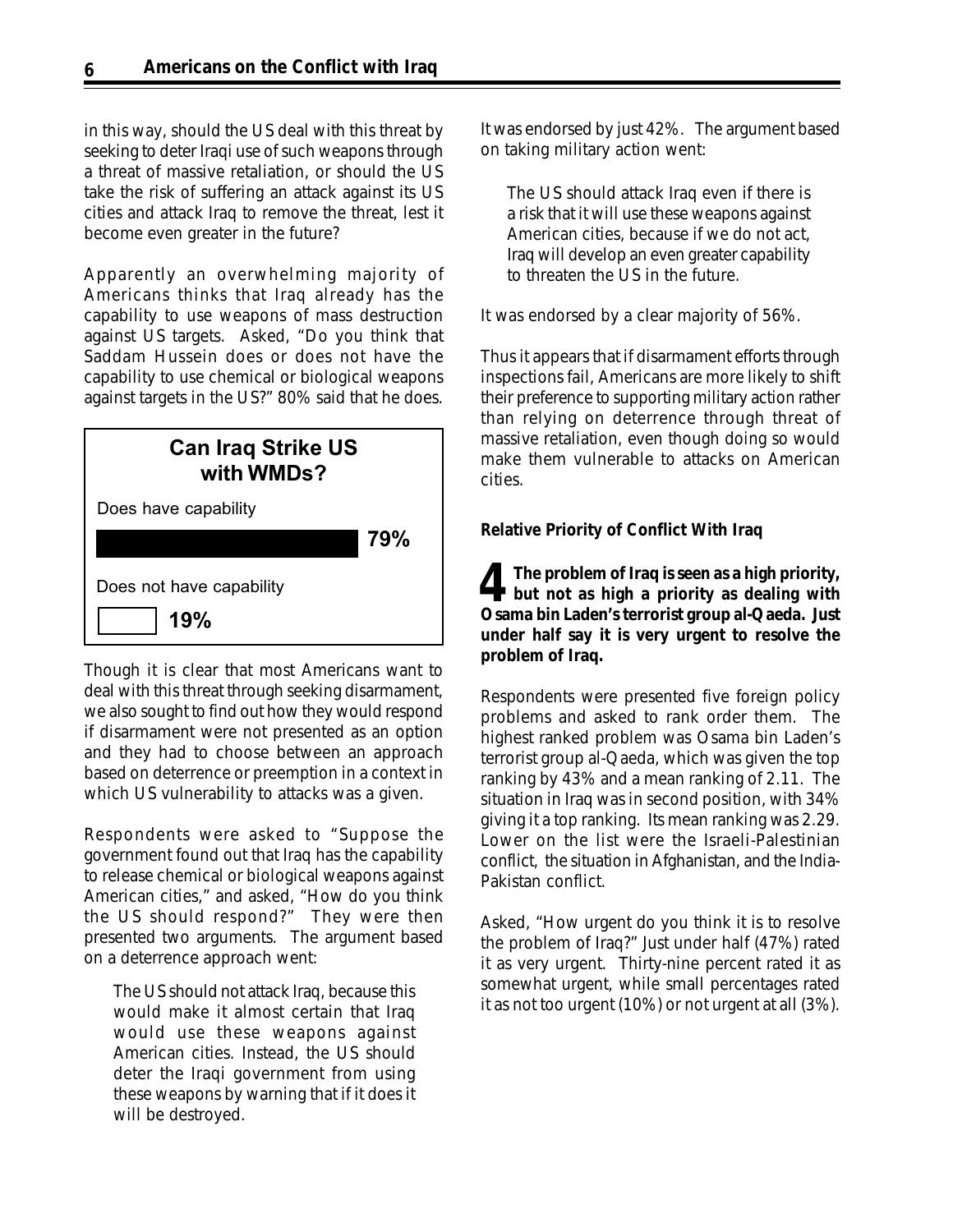| <b>Relative Priority of Iraq</b>                         |                                                                    |
|----------------------------------------------------------|--------------------------------------------------------------------|
| Five foreign policy problems<br>rank-ordered by priority |                                                                    |
| (% giving top priority)                                  | <b>Median Response</b><br>(1=most important,<br>5=least important) |
| Osama bin Laden's<br>terrorist group al-Qaeda            | 2.11<br>43%                                                        |
| The situation in Iraq<br>34%                             | 2.29                                                               |
| The Israeli-Palestinian conflict<br>17%                  | 2.85                                                               |
| The situation in Afghanistan<br>4%                       | 3.67                                                               |
| The India-Pakistan conflict<br>2%                        | 4.18                                                               |

## **METHODOLOGY**

The poll was fielded by Knowledge Networks, a polling, social science, and market research firm in Menlo Park, California, with a randomly selected sample of its large-scale nationwide research panel. This panel is itself randomly selected from the national population of households having telephones and subsequently provided internet access for the completion of surveys (and thus is not limited to those who already have internet access). The distribution of the sample in the web-enabled panel closely tracks the distribution of United States Census counts for the US population on age, race, Hispanic ethnicity, geographical region, employment status, income, education, etc.

The panel is recruited using stratified random-digitdial (RDD) telephone sampling. RDD provides a non-zero probability of selection for every US household having a telephone. Households that agree to participate in the panel are provided with free Web access and an Internet appliance, which uses a telephone line to connect to the Internet and uses the television as a monitor. In return, panel members participate in surveys three to four times a month. Survey responses are confidential, with identifying information never revealed without respondent approval. When a survey is fielded to a panel member, he or she receives an e-mail indicating that the survey is available for completion. Surveys are self-administered.

For more information about the methodology, please go to: www.knowledgenetworks.com/ganp.